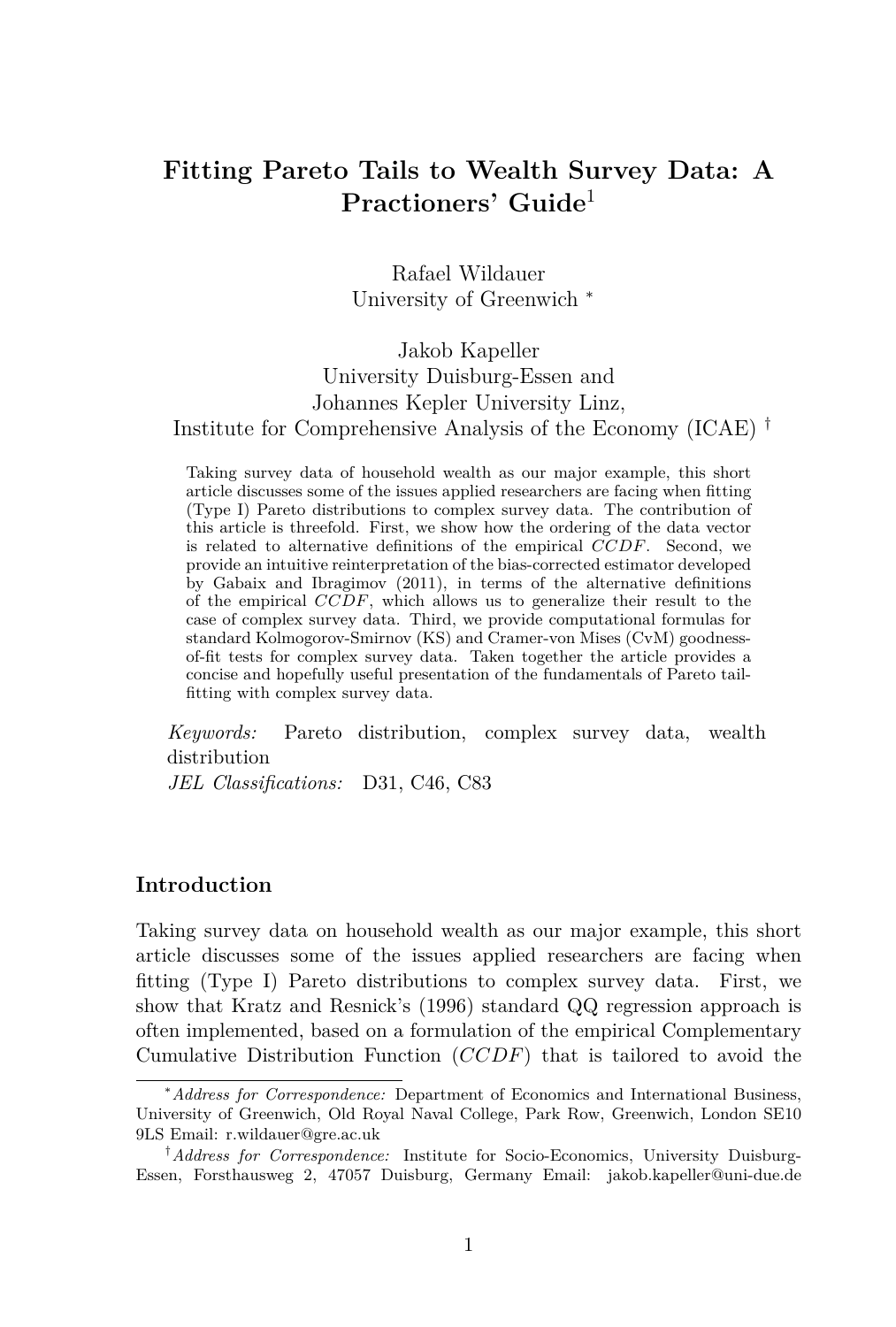occurrence of  $log(0)$ . While often giving plausible results, this approach is not appealing on statistical grounds. In what follows, we provide a different approach to specifying the empirical  $CCDF$ , which is more general than past approaches and incorporates existing innovations in the literature.

As different formulations of the empirical CCDF typically arise from different orderings of the data vector, we introduce an alternative formulation of the CCDF by averaging the CCDF obtained from data vectors in ascending and descending order. This approach not only allows avoiding the  $log(0)$  problem but also corresponds to the bias correction of the QQ regression proposed by Gabaix and Ibragimov (2011). Thus, we are able to provide an alternative, more general and probably also more intuitive explanation of why and how Gabaix and Ibragimov's (2011) bias correction works. At the same time, our alternative formulation is easier to implement in applied work. Finally, with our proposed implementation of Gabaix and Ibragimov (2011), the generalization towards complex survey weights arises naturally. In general the formulation of the averaged CCDF allows for an easy implementation of Vermeulen's (2018) rich list approach or Wildauer and Kapeller's (2019) rank-correction approach.

In addition, we also summarise the extension of goodness-of-fit tests, in the form of the Kolmogorov-Smirnov (KS, from here on) and Cramer-von Mises (CvM, from here on) test statistics, to complex survey data. These extensions are important for researchers interested in determining the scale parameter of the Pareto distribution, not based on ad hoc assumptions or a purely graphical analysis, but on goodness-of-fit tests, as demonstrated by Clauset *et al.* (2009). We close by comparing the QQ regression approach to possible alternatives to underscore the merits of the traditional approach to estimating (Type I) Pareto distributions.

The aim of this article is threefold. First, we provide an alternative perspective on key aspects of Pareto tail-fitting that is easy to implement and technically sound. Second, we show that this approach intuitively captures more intricate issues, such as Gabaix and Ibragimov's (2011) bias correction or the incorporation of complex survey weights. We complement this argument by demonstrating the benefits of this approach of estimating Pareto distributions by means of concrete examples. Third, we summarise key results on goodness-of-fit tests with complex survey data. Overall we think the article provides a concise and useful presentation of the fundamentals of Pareto tail-fitting with complex survey data.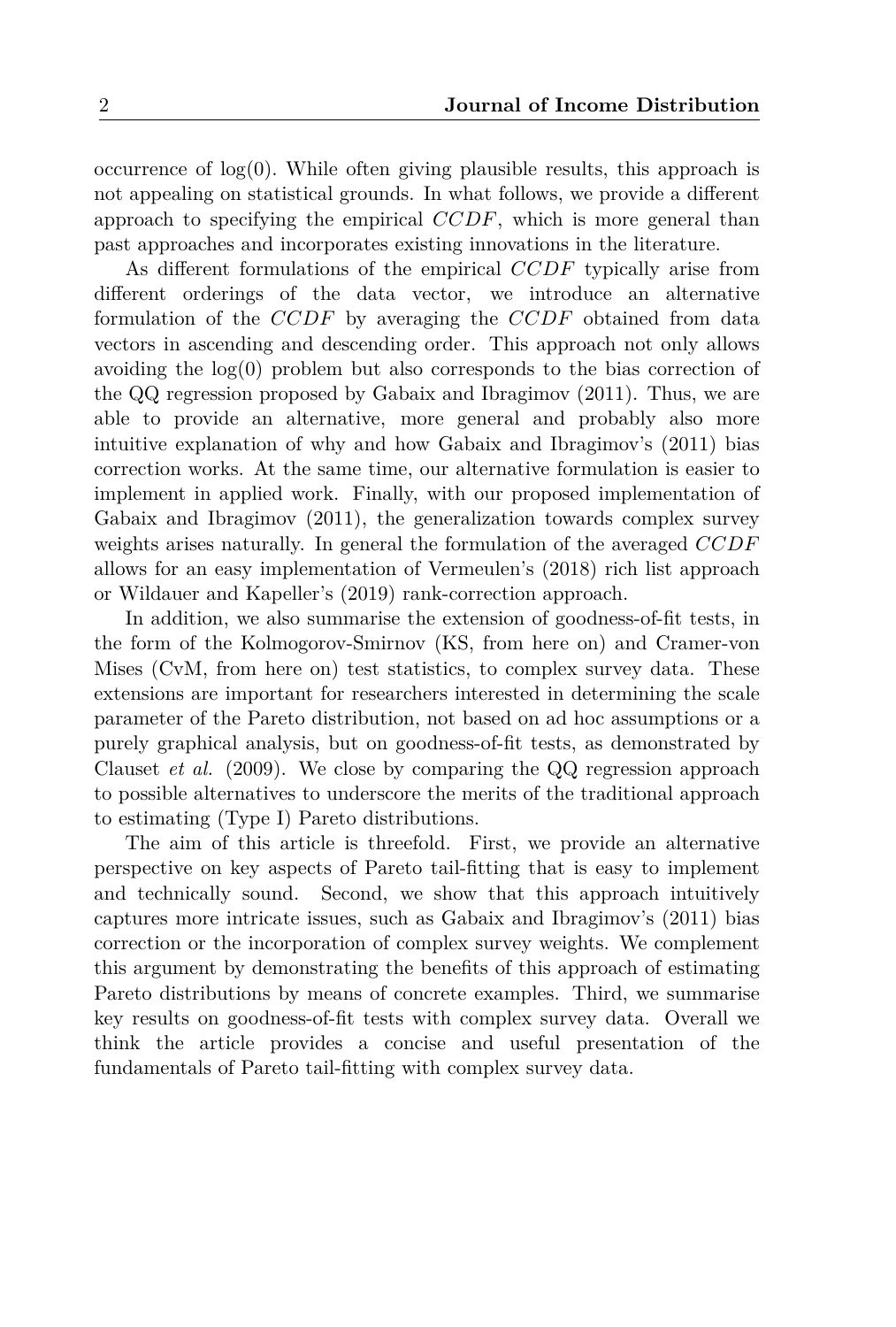#### **Revisiting Fundamentals**

Much of the literature on fitting Pareto tails to wealth survey data (Jayadev 2008, Bach *et al.* 2018, Dalitz 2018, and Vermeulen 2018) relies on simple Ordinary Least Square (OLS) regressions, which fit the shape parameter  $\alpha$  of the Pareto distribution to some upper segment of the available data. More specifically, this regression relates the empirical CCDF, as derived from the data, to the theoretical CCDF, representing the Pareto distribution (Kratz and Resnick 1996). The theoretical CCDF<sup>T</sup> for a random variable *X* following a Pareto distribution is defined as follows:

$$
CCDF_T(x_i) = \Pr(X > x_i) = \left(\frac{x_m}{x_i}\right)^{\alpha},\tag{1}
$$

where  $x_m$  is the scale and  $\alpha$ , the shape parameter. In addition, assume we have a random sample of households with net wealth  $x = (x_1, \ldots, x_n)$  and corresponding weights  $w = (w_1, \ldots, w_n)$ , where the number of households represented by the available sample is defined as  $N = \sum_{i=1}^{n} w_i$ , and the data vector is organised in a descending order (*i.e.*, from the most to the least affluent observation)<sup>2</sup>. This setup yields a data vector, denoted as  $x_d = (x_{(1)}, \ldots, x_{(n)})$ , with the corresponding vector of weights, as  $w_d =$  $(w_{(1)}, \ldots, w_{(n)})$ . Then the empirical CCDF is written as:

$$
CCDF (x_{(i)})_d = \frac{\sum_{1 \le j \le i} w_{(j)}}{N}.
$$
 (2)

In a next step, we assume that some upper segment of the data  $(i =$  $(1, ..., m)$ , where  $m < n$  can be described by a Pareto Distribution, which leads to the expression

$$
\frac{\sum_{1 \le j \le i} w_{(j)}}{N} = \left(\frac{x_m}{x_{(i)}}\right)^{\alpha}.
$$
\n(3)

It can be directly translated into the regression equation:

$$
\ln\left(\sum_{1\leq j\leq i} w_{(j)}\right) = C_1 - \alpha \ln\left(x_{(i)}\right) + \epsilon_i,
$$
\n(4)

where  $C_1 = \ln(N) + \alpha \ln(x_m)$ . Equation 4 is estimated by OLS in order to obtain an estimate of the shape parameter  $(\alpha)$ . Vermeulen (2018) extends this standard approach along two lines. First, he proposes to add observations from rich lists to the data vector. Second, he incorporates Gabaix and Ibragimov's (2011) (G&I, from here onwards) bias correction and generalizes it to the case of complex survey weights.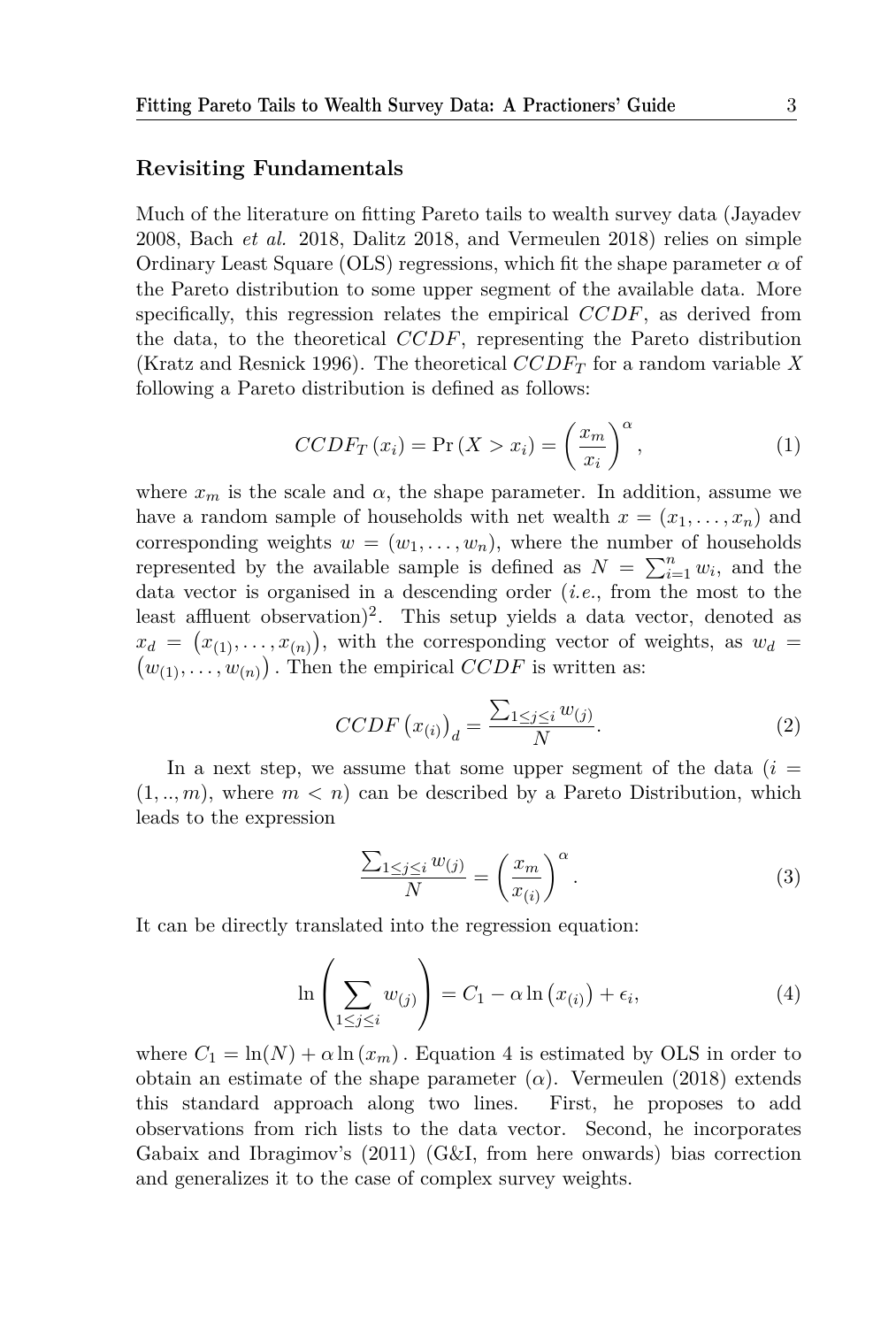For now we will focus on the extension of G&I to complex survey weights. G&I argue that it has long been known that OLS estimation of Equation 4 yields a biased estimate of the shape parameter  $\alpha$  (Aigner and Goldberger 1970). They show that subtracting the value 1/2 from an observation's rank, as given by  $\sum_{j=1}^{i} w_{(j)}$ , will eliminate this bias. G&I also assume, however, that  $w_i = w_j = 1$ , so that the expression  $\sum_{j=1}^{i} w_{(j)}$  is equal to the rank of observation *i* as represented by the index  $(i) = (1), \ldots, (m)$ . Vermeulen (2018) extends G&I's bias-correction approach to the case of complex survey weights, which means that weights are not equal to 1 and differ across observations. Starting from a data vector arranged in descending order  $(x_d)$ with a corresponding weights vector  $(w_d)$ , he defines  $\bar{N} = \frac{\sum_{i=1}^{m} w_{(i)}}{m}$  $\frac{e^{-1}}{m}$  as the average weight and  $\bar{N}_i = \frac{\sum_{j=1}^i w_{(j)}}{i}$  $\frac{1}{i}$  as the average weight up to observation *i*. Then the empirical CCDF is defined as:

$$
CCDF\left(x_{(i)}\right)_d = \frac{\sum_{1 \le j \le i} w_{(j)}}{N} = i \frac{\bar{N}_i}{\bar{N}} \frac{\bar{N}}{N},\tag{5}
$$

which allows for a straightforward inclusion of the Gabaix and Ibragimov (2011) bias correction:

$$
CCDF (x_{(i)})_V = (i - 0.5) \frac{\bar{N}_i}{\bar{N}} \frac{\bar{N}}{N}.
$$
 (6)

Based on that, Vermeulen (2018) derives the equation to be estimated by OLS as:

$$
\ln\left((i-0.5)\frac{\bar{N}_i}{\bar{N}}\right) = C_2 - \alpha \ln\left(x_{(i)}\right) + \epsilon_i,\tag{7}
$$

where  $C_2 = \ln(N) + \alpha \ln(x_m) - \ln(\bar{N}) = C_1 - \ln(\bar{N})$ . This is the standard setting in much of the applied literature to fit a Pareto tail to wealth survey data. Augmenting the regression (Equation 7) by observations from rich lists, as suggested by Vermeulen (2018), is easy to do.

From our definitions above, it follows that the scale parameter  $x_m$ represents the minimal value associated with the Pareto distribution. Often this parameter is chosen *ad hoc* by referring to some conventional thresholds or by inspecting visually the relevant data in log-log form. Against this backdrop, it should be mentioned that Clauset *et al.* (2009) suggest a method for determining the scale parameter  $x_m$  based on statistical goodness-of-fit tests. The idea is to choose a generous lower bound in the available data, for example, the 90th wealth percentile, and then to fit Pareto distributions to ever smaller sub-samples, created by further increasing the threshold.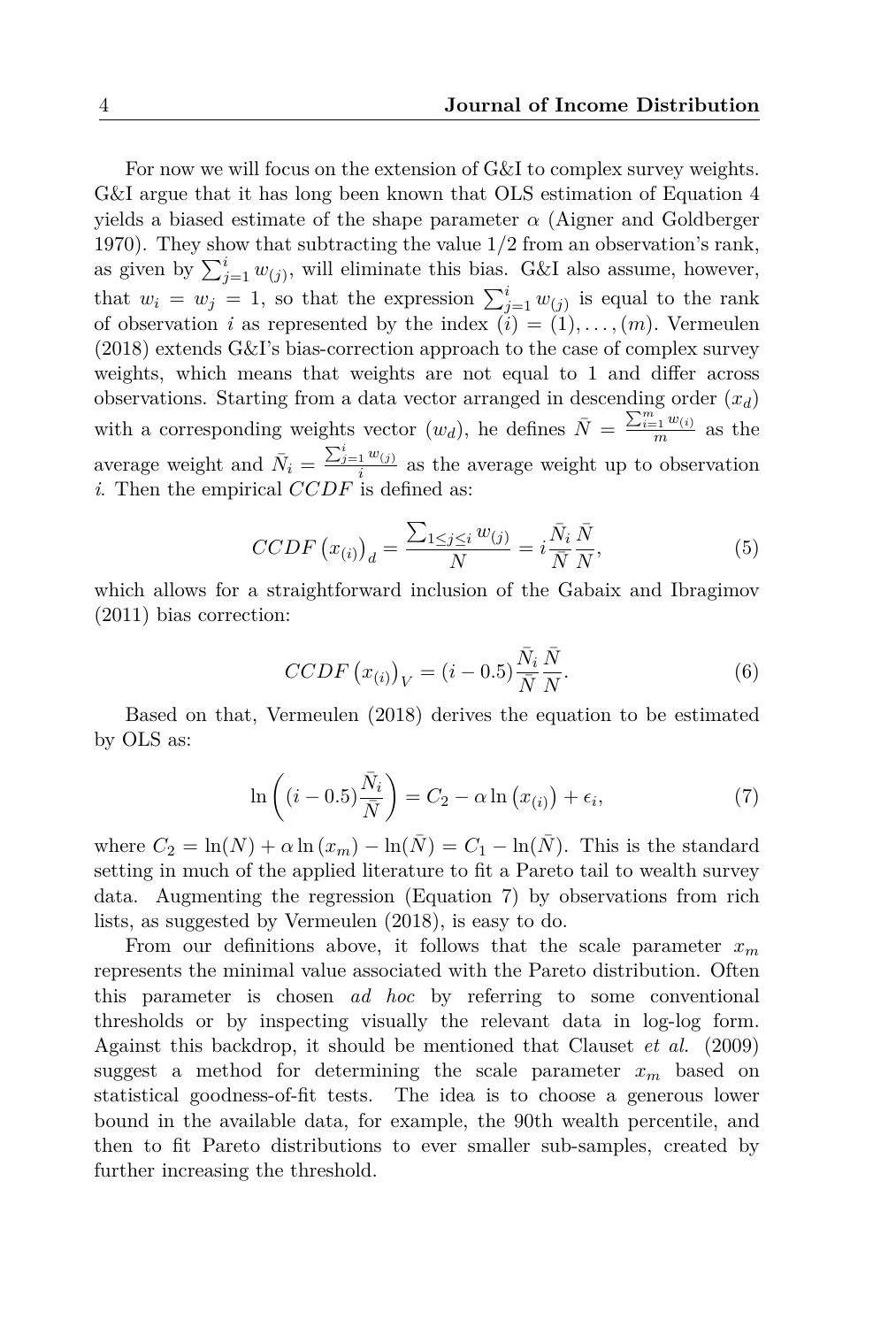In the simplest case one could fit Pareto distributions for increasingly smaller subsets, by successively removing the smallest observation from the data. Then one computes goodness-of-fit statistics based on KS or CvM test statistics to compare the different fitted distributions. The distribution that exhibits the smallest goodness of fit statistic (and thus the best fit to the data) is chosen as the preferred specification. In this way,  $x_m$  is defined as the smallest observation in the subset that exhibits the best fit to the data. It is crucial to note that Clauset *et al.*'s (2009) original paper does not discuss the situation of complex survey weights but rather proceeds by suggesting a method for more concisely testing the adequacy of assuming a Pareto tail in the first place.

Against this backdrop, our article comments on three aspects related to these standard procedures. First, we clarify how the ordering of the data impacts the exact shape of the empirical  $CCDF$ . Second, we provide a simpler and more intuitive formulation of G&I's bias correction from which the generalization to complex survey data emerges naturally. This yields a reformulation of the basic QQ regression incorporating the G&I bias correction and being compatible with Vermeulen's (2018) rich-list approach as well as Wildauer and Kapeller's (2019) rank-correction approach. Third, we discuss the generalization of KS or CvM test statistics to complex survey data.

#### **Rethinking Fundamentals**

#### **Data ordering and alternative** CCDF **definitions**

Most exercises in fitting Pareto distributions to wealth survey data start by formatting the data vector in descending order; they then define the empirical CCDF based on Equation 2. This definition does not exactly conform to the theoretical idea expressed in Equation 1, however, which demands a strict inequality and hence denotes the probability of observing someone with wealth greater than  $x_i$ . In contrast, the formulation used in Equation 2 does not demand a strict inequality and therefore exhibits a systematic deviation from its theoretical counterpart. In the case of the richest household,  $CCDF(x_{(1)})_d = \frac{w_{(1)}}{N}$  $\frac{\sqrt{11}}{N}$ , this implies the assignment of a non-zero probability to observing a household more affluent than  $x_{(1)}$ , although the theoretical formulation would imply a probability of zero. In the case of the poorest household  $CCDF (x_{(n)})_d = \frac{N}{N} = 1$ , the same inconsistency arises, as a probability of 1 is assigned to this observation instead of a probability slightly less than 1.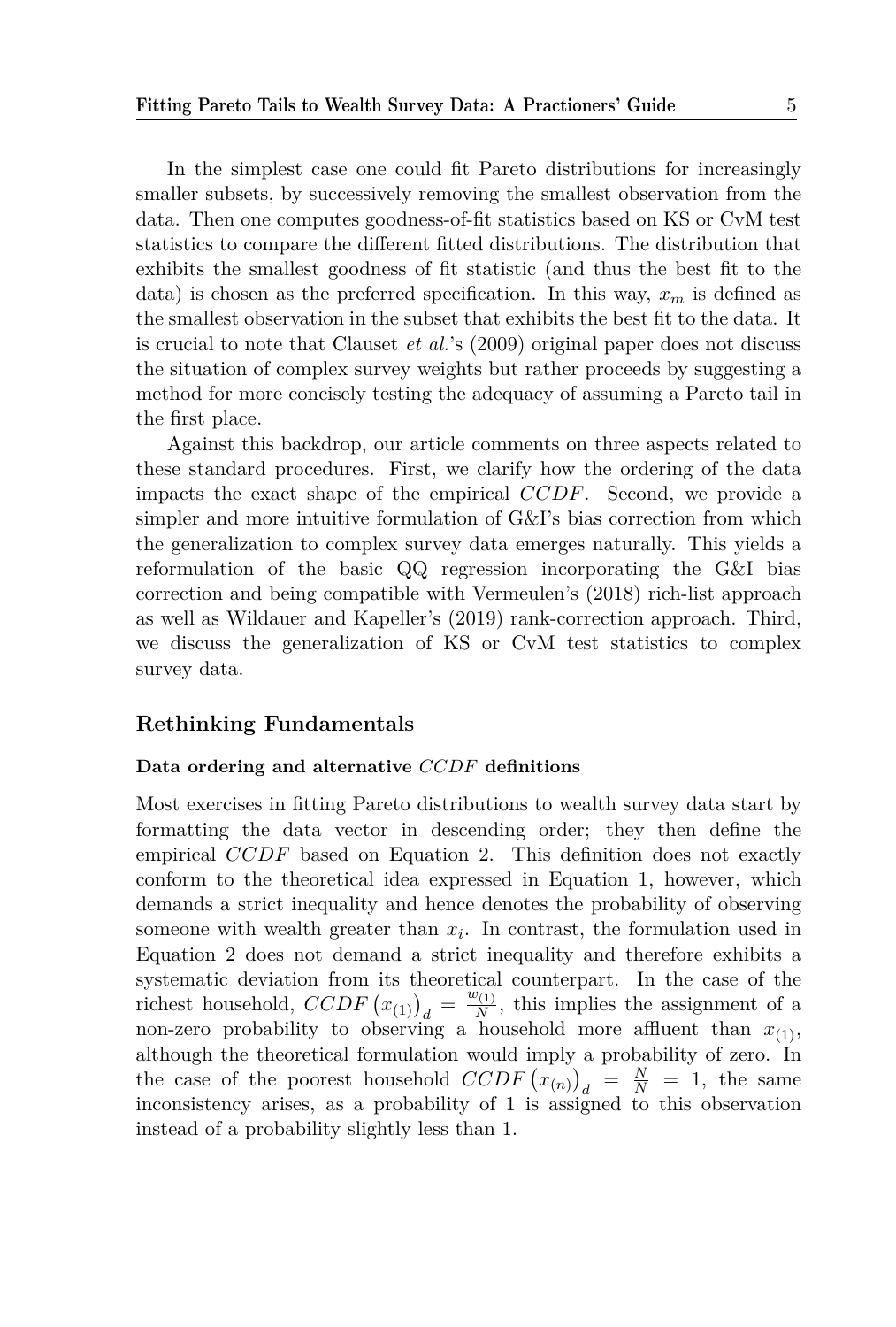The simple reason why the Pareto literature deviates from the theoretical definition of the CCDF and defines the latter based on Equation 2 is that it ensures that the empirical  $CCDF$  is never equal to 0 and can thus be loglinearised without having to deal with  $log(0) = -\infty$ . This is the reason why other applications, which do not require log-linearization, organise the data vector in ascending order  $x_a = (x_{(n)}, \ldots, x_{(1)})$  with a corresponding vector of weights  $w_a = (w_{(n)}, \ldots, w_{(1)}) = (1, \ldots, 1)$  and then define the empirical CCDF as:

$$
CCDF (x_{(i)})_a = 1 - \frac{\sum_{i \le j \le n} w_{(j)}}{N}.
$$
\n(8)

This approach to the empirical  $CCDF$  is perfectly in line with its theoretical counterpart. For the case of the richest household,  $CCDF (x_{(1)})_a = 1 - \frac{N}{N} = 0$ , a zero probability is assigned to observing a  $\begin{array}{c}\n\text{C} \cup \text{D} \\
\text{C} \cup \text{D} \\
\text{C} \cup \text{D} \\
\text{C} \cup \text{D} \\
\text{C} \cup \text{D} \\
\text{D} \cup \text{D} \\
\text{E} \cup \text{D} \\
\text{D} \cup \text{D} \\
\text{E} \cup \text{D} \\
\text{D} \cup \text{D} \\
\text{E} \cup \text{D} \\
\text{E} \cup \text{D} \\
\text{E} \cup \text{D} \\
\text{E} \cup \text{D} \\
\text{E} \cup \text{D} \\
\text{E} \cup \text{D} \\
\text{E$  $CCDF (x_{(n)})_a = 1 - \frac{w_{(n)}}{N} = 1 - \frac{1}{N}$  $\frac{1}{N}$ , a below unit probability is assigned to observe a more affluent household. These examples demonstrate why a definition based on Equation 8 more accurately represents the available sample information. The downside is that if log linearization is required as when using OLS to fit a Type I Pareto tail, the richest observation with  $CCDF (x_{(1)})_a = 1 - \frac{N}{N} = 0$  would need to be discarded, and so consistency with the theoretical CCDF comes at the cost of losing one data point in a rather non-random way.

That said, we can derive formulas to compute  $CCDF (x_{(i)})_a$  from data organised in descending order and vice versa. For example, given the data vector  $x_d =$  $(x_{(1)}, \ldots, x_{(n)})$ corresponding weights  $w_d = (w_{(1)}, \ldots, w_{(n)})$ , we can define  $w_{(0)} = 0$ . Thus, we amend the weights vector with a zero entry and then compute  $CCDF (x_{(i)})_a$ , as:

$$
CCDF (x_{(i)})_a = \frac{\sum_{1 \le j \le i} w_{(j-1)}}{N}.
$$
\n(9)

Note that the main difference between Equation 8 and Equation 9 are the two different subsets of observations over which the sum operator is defined,  $i \leq j \leq n$  in the first case and  $1 \leq j \leq i$  in the latter. If both equations are applied on the same weights vector, they will give identical results.

So the issue of defining the empirical CCDF is not about how the data is organised, but from a conceptual point of view, whether one wants to define the empirical CCDF as equal to the probability  $Pr(X > x_{(i)})$ , as in the case of CCDF  $(x_{(i)})_a$  or equal to the probability Pr  $(X \geq x_{(i)})$ , as in the case of CCDF  $(x_{(i)})_d$ . The reason why the literature on fitting Pareto tails chooses the definition  $CCDF(x_{(i)})_d = Pr(X \geq x_{(i)})$  by default simply lies in the need to log-linearise the CCDF and to avoid the logarithm of 0.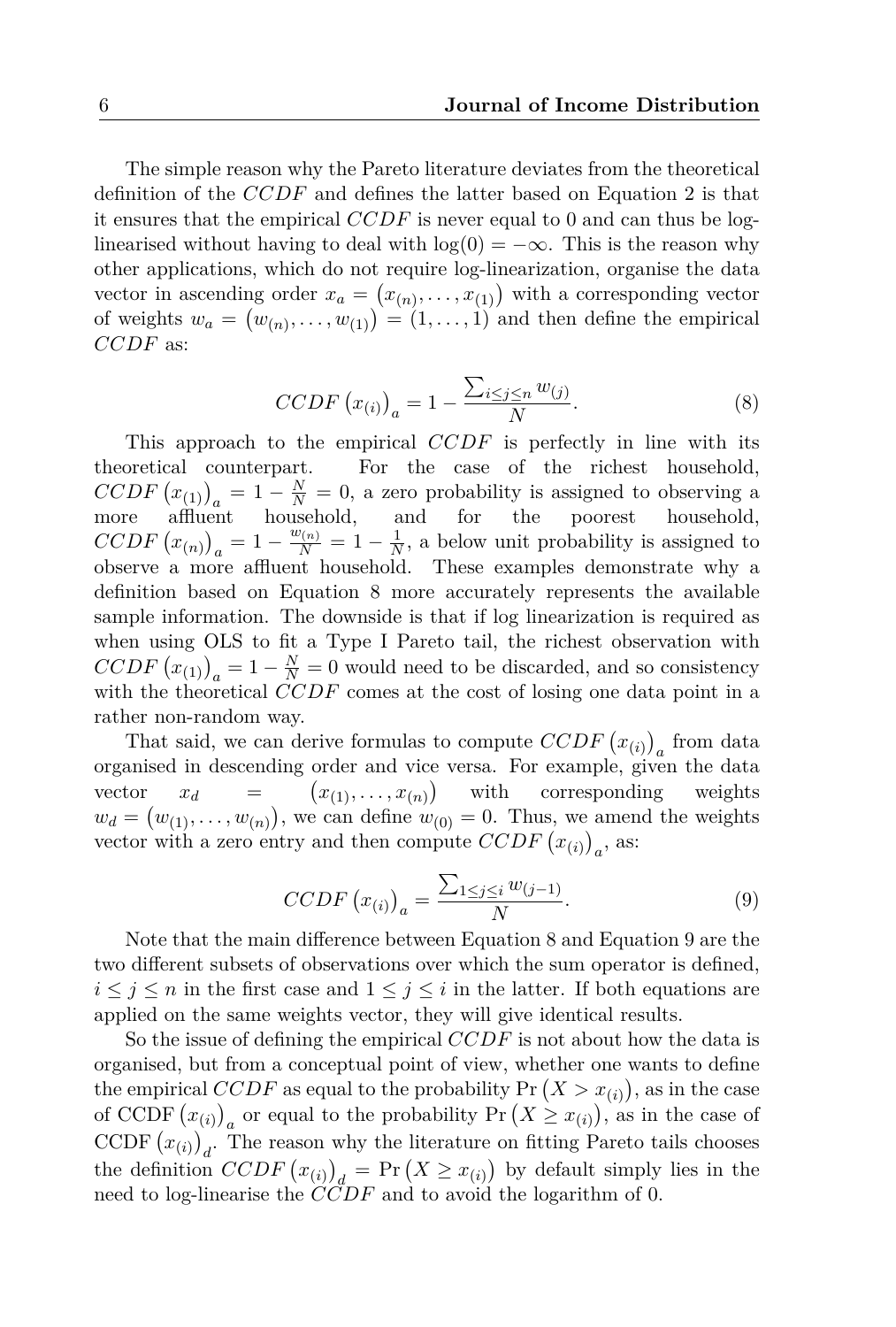In order to assess the impact of these different definitions on the estimation of Pareto tails we conducted a Monte Carlo simulation of the following form. We drew a sample of  $n = 500$  from a Type I Pareto distribution with  $P(\alpha, x_m)$ . We then used four different estimators to estimate  $\alpha$ : three OLS estimators using definitions of the empirical CCDF based i) on ascending  $(OLS_a)$ , ii) on descending  $(OLS_d)$  ordering, and iii) on the average of these two orderings  $(OLS_{av})$ ; iv) we also applied, as a point of reference, a standard maximum likelihood estimator  $(MLE)^3$ . We drew 10,000 samples for a range of empirically plausible shape parameters  $(1, 1.2, 1.4, 1.6, 1.8, 2)$  and fixed the scale parameter at  $x_m = 10^6$ . . The results are summarised in Table 1.

The OLS estimator based on a descending ordering  $(OLS_d)$ systematically underestimates the true shape parameter depicted in the first column and thus overestimates the thickness of the tail. This is rather unsurprising, given that  $CCDF(x_{(i)})_d$  is larger than the theoretically accurate expression  $CCDF(x_{(i)})_a$  and thus implies a thicker tail. While the OLS estimator based on an ascending ordering  $(OLS<sub>a</sub>)$  is based on  $CCDF (x_{(i)})_a$ , it ignores the richest observation and therefore systematically overestimates the true shape parameter and underestimates the thickness of the tail. The OLS estimator that relies on the average of the CCDF of the other two OLS estimators  $(OLS_{av})$  yields on average a shape parameter that is substantially closer to the true underlying parameter and yields an even smaller absolute deviation from the latter than the maximum likelihood estimator  $(MLE)$ . We will show in the next section that  $OLS_{av}$  is equivalent to the G&I bias correction. Before deriving this equivalence result, Table 2 sheds some light on the economic significance of the seemingly minor differences in the shape parameter reported in Table 1.

Table 2 shows the deviation of the estimated tail wealth (based on estimated alphas) relative to actual tail wealth according to the true underlying Pareto distribution. This means that for an underlying Pareto distribution with  $\alpha = 1.2$ , the  $OLS_d$  estimator yields a tail wealth estimate of 111.2% of the true amount, while  $OLS_a$  yields a total tail wealth estimate of 93.3% of the true underlying total.  $OLS_{av}$  yields a fairly accurate estimate of 101.2% of the underlying total, and MLE yields an estimate of 98.7% and thus performs slightly worse than  $OLS_{av}$  in absolute terms. The bias across all estimators is more severe for highly concentrated populations with small Pareto alphas.

Overall, the Monte Carlo study shows that the OLS estimator that relies on the averaged CCDF definition  $(OLS_{av})$  outperforms both  $OLS_{a}$  and  $OLS_d$  and even slightly outperforms  $MLE$ . This result can be rationalized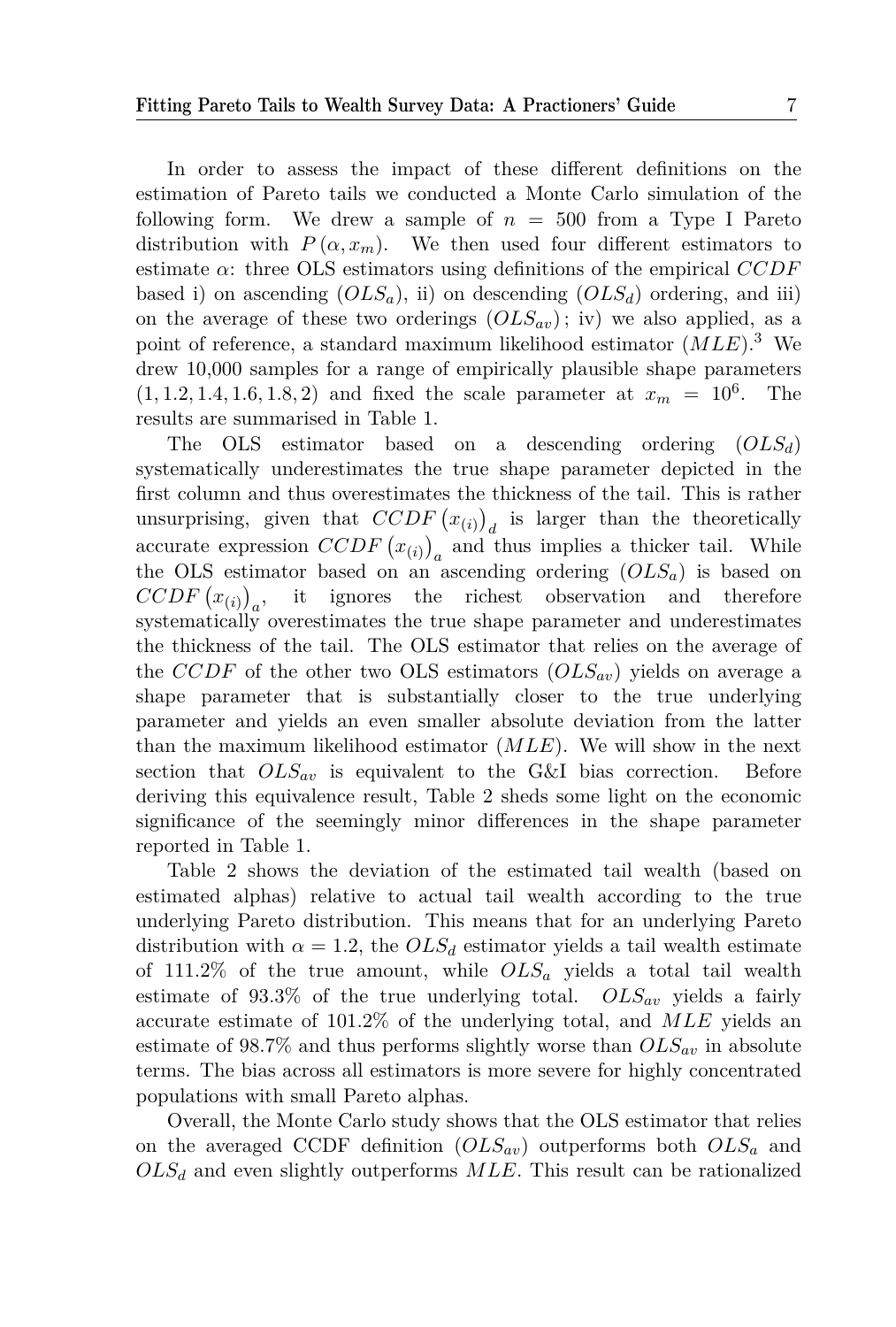| alpha   |      | $OLS_d$ | $OLS_{av}$ | MLE   | $OLS_a$ |
|---------|------|---------|------------|-------|---------|
| 1.0     | mean | 0.978   | 0.998      | 1.003 | 1.013   |
|         | std  | 0.06    | 0.06       | 0.05  | 0.06    |
| 1.2     | mean | 1.173   | 1.197      | 1.203 | 1.216   |
|         | std  | 0.07    | 0.08       | 0.05  | 0.07    |
| 1.4     | mean | 1.369   | 1.397      | 1.405 | 1.419   |
|         | std  | 0.09    | 0.09       | 0.06  | 0.08    |
| $1.6\,$ | mean | 1.565   | 1.597      | 1.606 | 1.622   |
|         | std  | 0.10    | 0.10       | 0.07  | 0.10    |
| 1.8     | mean | 1.759   | 1.795      | 1.806 | 1.824   |
|         | std  | 0.11    | 0.11       | 0.08  | 0.11    |
| 2.0     | mean | 1.955   | 1.995      | 2.007 | 2.026   |
|         | std  | 0.12    | 0.12       | 0.09  | 0.12    |

**Table 1 Estimated shape parameters (Pareto alpha)**

Reported values represent the mean and standard deviation of the estimated Pareto alpha based on samples of size  $n = 500$  from Pareto distributions with alphas between 1 and 2 and  $x_m = 10^6$ . Each cell is based on 10,000 independent draws.

by interpreting  $OLS_{av}$  as a compromise between theoretical rigor  $(OLS_a)$ and the use of all available sample information  $(OLS_d)$  when specifying the empirical CCDF. The next section will demonstrate that  $OLS_{av}$  is equivalent to the bias correction proposed by G&I.

#### **Bias Correction by Averaging**

G&I argue that in order to reduce the bias in OLS based estimates of the shape parameter of the Pareto distribution, researchers should subtract the value 1/2 from the rank of each observation prior to performing the rankwealth regression. The rank of observation  $i$  in their terminology is equivalent to the cumulative weight of that observation i given by  $\sum_{j=1}^{i} w_{(j)}$  based on a descending data vector. So the bias correction proposed by Gabaix and Ibragimov (2011) corresponds to computing the empirical CCDF in the following way:

CCDF 
$$
(x_{(i)})_{G\&I} = \frac{\left(\sum_{1 \le j \le i} w_{(j)}\right) - 0.5w_{(i)}}{N}.
$$
 (10)

We can reformulate  $CCDF(x_{(i)})_{G\&I}$  in the following way after defining  $w_{(0)} = 0$ :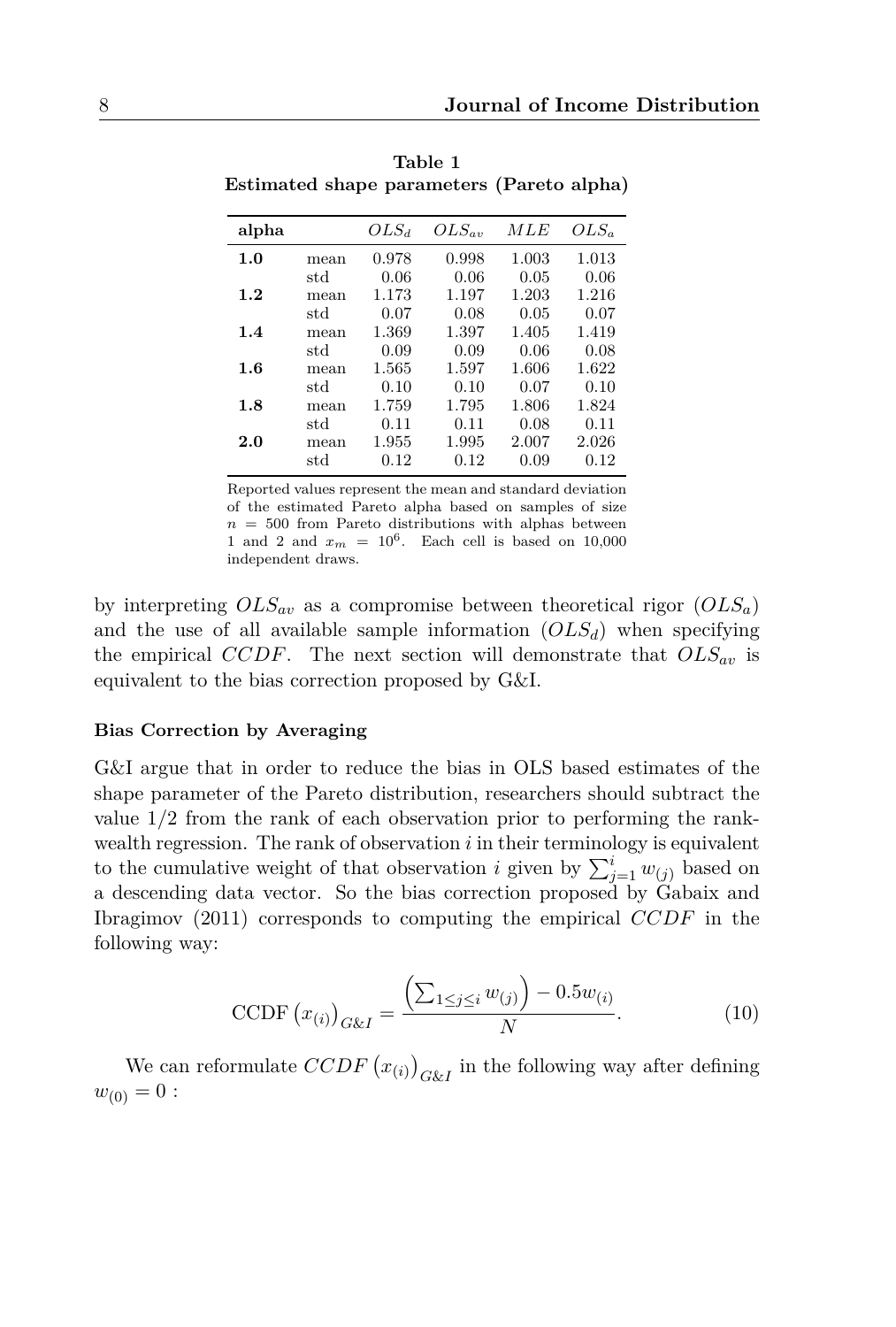| alpha   | $OLS_d$ | $OLS_{av}$ | МLE   | $OLS_a$ |
|---------|---------|------------|-------|---------|
| 1.2     | 111.2\% | 101.2%     | 98.7% | 93.3%   |
| 1.4     | 105.5%  | 100.5%     | 99.1% | 96.6%   |
| $1.6\,$ | 103.6%  | 100.3%     | 99.4% | 97.7%   |
| 1.8     | 102.8%  | 100.3%     | 99.6% | 98.3%   |
| 2.0     | 102.2%  | 100.2%     | 99.6% | 98.7%   |

**Table 2 Estimated tail wealth in** % **of actual tail wealth**

Results based on results from Monte Carlo simulation reported in Table 1.

$$
\text{CCDF} \left( x_{(i)} \right)_{AV} = \frac{\left( \sum_{1 \le j \le i} w_{(j)} \right) - 0.5 w_{(i)}}{N} = \frac{2 \left( \sum_{1 \le j \le i} w_{(j)} \right) - w_{(i)}}{2N} = \frac{\sum_{1 \le j \le i} w_{(j-1)} + \sum_{1 \le j \le i} w_{(j)}}{2N} = \left[ \text{CCDF} \left( x_{(i)} \right)_a + \text{CCDF} \left( x_{(i)} \right)_d \right] / 2.
$$
\n(11)

It is now clear that Equation 11 is nothing more than the average between the two previous definitions of the empirical CCDF. Thus the bias correction proposed by Gabaix and Ibragimov (2011) is equivalent to  $OLS_{av}$  in the Monte Carlo simulation in the previous section. Demonstrating this equivalence is useful for two reasons. First,  $OLS_{av}$ provides a simple intuition for why the G&I bias correction works and is necessary. It does not rely on the same lengthy and rather technical derivation. Second, with Equation 11 it is straightforward to generalize this result to the case of complex survey weights, as the formula takes weights explicitly into account. Hence, it does not matter whether all weights are implicitly assumed to be equal to 1  $w = (w_1, \ldots, w_n) = (1, \ldots, 1)$  or whether they are allowed to be different for each observation:  $w = (w_1, \ldots, w_n)$  and  $w_j \neq w_i$ .

This last point becomes clear when looking at the way in which Vermeulen (2018) incorporates complex survey weights into his OLS based estimator. The attempt to preserve the individual rank  $i$  for each observation in order to subtract 0.5 as a way of implementing the G&I bias correction yields an overly complicated expression, as outlined in Equation 7. In general, CCDF  $(x_{(i)})_{AV}$  can be used as the basis for fitting a Pareto distribution in every practically relevant case: for analysing a given sample of (complex) survey data as it is or as a starting point for applying either Vermeulen's (2018) rich-list approach or Wildauer and Kapeller's (2019) rank-correction approach. Effectively it suggests a versatile and intuitive way to implement the G&I bias correction in applied work.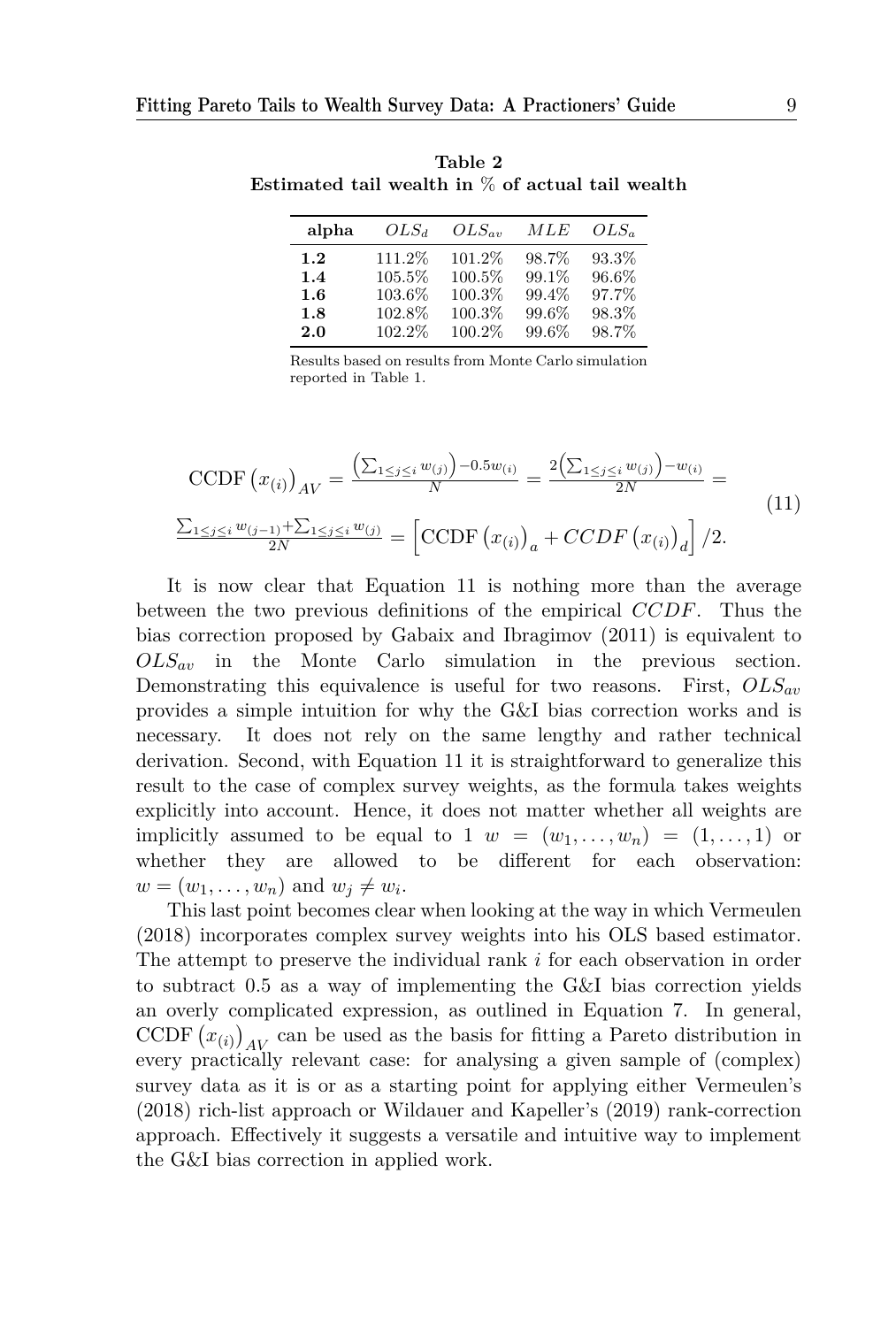In the remaining section we will explore the performance of the four estimators from the previous section and additionally consider Vermeulen's (2018) estimator (OLS  $_{VER}$ ), which implements the G&I bias correction (Equation 7). We will use these five estimators to fit a Type I Pareto distribution to data from the Survey of Consumer Finances (SCF), 2016. The latter is widely regarded as one of the most reliable surveys on household wealth due to its effective oversampling of affluent households based on income tax information, which is employed in the sample design. Table 3 depicts the estimated shape parameters using all five estimators and applies them to SCF data, while using different quantiles as the cut-off for defining the scale parameter  $x_m$ . The largest cut-off restricts the sample used to the most affluent 0.05% of the population (Column 2) and the lowest cut-off limits the sample to the households belonging to the most affluent 4% of the population of the United States (last column of Table 3).

The results are broadly in line with the results from the Monte Carlo simulation using synthetic data.  $OLS_a$  consistently yields the highest estimates of the shape parameter and thus is likely to underestimate the tail thickness.  $OLS_d$  produces consistently lower estimates and  $OLS_{av}$  and  $OLS_{VER}$  are located in between these two results as expected from the Monte Carlo simulation. The difference between the latter two vanishes with larger cut-offs and is not relevant in practice<sup>4</sup>. The key difference to the Monte Carlo simulation is the performance of the maximum likelihood estimator.

This latter result indicates that the SCF data is still suffering from some form of differential nonresponse bias. In this case, Vermeulen (2018) showed that the MLE estimator produces lower estimates of the shape parameter than  $OLS_{VER}$ . The fact that the SCF explicitly excludes extremely wealthy individuals who show up on the Forbes 400 list can be interpreted as a special case of differential nonresponse. Hence, the richest 400 Americans are excluded by design. In Wildauer and Kapeller (2019), we show that this problem can be dealt with by means of a simple correction and refer the interested reader to this article <sup>5</sup> .

#### **Goodness-of-fit statistics and complex survey weights**

When fitting Pareto tails to available data, the obvious follow-up question is to ask whether the estimated distribution represents a good fit. In addition, determining the scale parameter of the Pareto distribution by relying on Clauset *et al.*'s (2009) method instead of the common approach of inspecting log-log plots, requires a goodness-of-fit test. In both instances, goodness-offit tests need to be adapted to deal with complex survey data. These results have already been established in the literature. Restating them here serves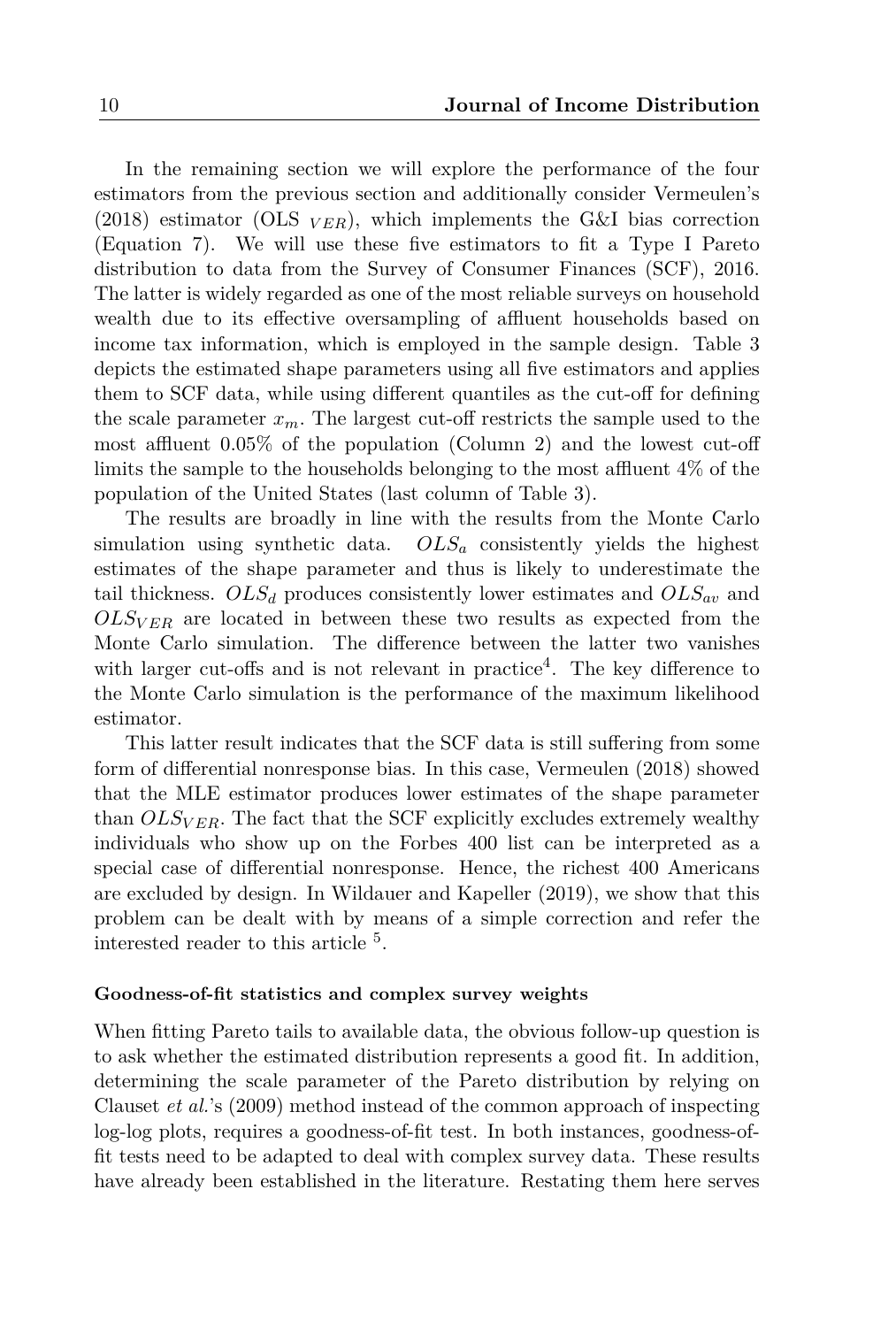**Table 3 Estimated Pareto alphas for the Survey of Consumer Finances 2016**

|                |       | $0.05\%$ $0.01\%$ $0.1\%$ $0.5\%$ $1\%$ $1.5\%$ $2\%$ $2.5\%$ $3\%$ $4\%$ |                                                       |  |  |  |  |
|----------------|-------|---------------------------------------------------------------------------|-------------------------------------------------------|--|--|--|--|
| MLE            | 2.066 | 1.969 1.739 1.577 1.590 1.512 1.336 1.229 1.151 1.119                     |                                                       |  |  |  |  |
| $OLS_d$        | 2.114 | 2.000                                                                     | 1.646 1.679 1.653 1.644 1.622 1.595 1.567 1.517       |  |  |  |  |
| $OLS_{av}$     | 2.177 |                                                                           | 2.041 1.659 1.686 1.659 1.649 1.627 1.600 1.571 1.520 |  |  |  |  |
| OLSVER         | 2.191 |                                                                           | 2.052 1.662 1.688 1.660 1.650 1.628 1.600 1.571 1.521 |  |  |  |  |
| $OLS_{\sigma}$ |       | 2.370 2.161 1.691 1.703 1.672 1.661 1.637 1.609 1.579 1.527               |                                                       |  |  |  |  |

Note: Each row presents results for one of the estimators of interest, and the columns depict the chosen cut-off as the richest  $x\%$  of American households.

the purpose of providing a concise summary and guide for practitioners, who might not be aware of the specialised statistical literature (Monahan 2011, D'Agostino & Stephens 1986.)

We will begin with the KS test. The test statistic  $(T_{KS})$  for unweighted data or trivial weights  $w = (1, \ldots, 1)$  is defined as follows (Monahan 2011, p. 351):

$$
T_{KS} = \sqrt{n}D,\t\t(12)
$$

where  $D$  is the KS statistic and is defined as:

$$
D = \sup_{y} |CDF_E(x) - CDF_T(x)| \tag{13}
$$

which is the maximum distance between the empirical distribution function  $CDF_E$  and the theoretical distribution function  $CDF_T$ . With a data vector in descending order  $x_d = (x_{(1)}, \ldots, x_{(n)})$  and a corresponding vector of weights  $w_d = (1, \ldots, 1)$  and  $w_0 = 0$ , the empirical CDF is defined as:

$$
CDF(x_{(i)})_a = 1 - \frac{\sum_{1 \le j \le i} w_{(j-1)}}{N}.
$$
\n(14)

For trivial weights, the KS statistic can be computed as follows (Monahan 2011, p. 351):

$$
D = \max_{i} \left( \frac{i}{n} - CDF_T(x_{(i)}), CDF_T(x_{(i)}) - \frac{i-1}{n} \right)
$$
(15)

where  $n$  represents the number of observations in the sample. For nontrivial weights  $w_d = (w_{(1)}, \ldots, w_{(n)})$ , the KS statistic is defined as follows (Monahan 2011, p. 358):

$$
D = \max_{i} \left(CDF\left(x_{(i)}\right)_{a} - CDF_T\left(x_{(i)}\right), CDF_T\left(x_{(i)}\right) - CDF\left(x_{(i-1)}\right)_{a}\right). \tag{16}
$$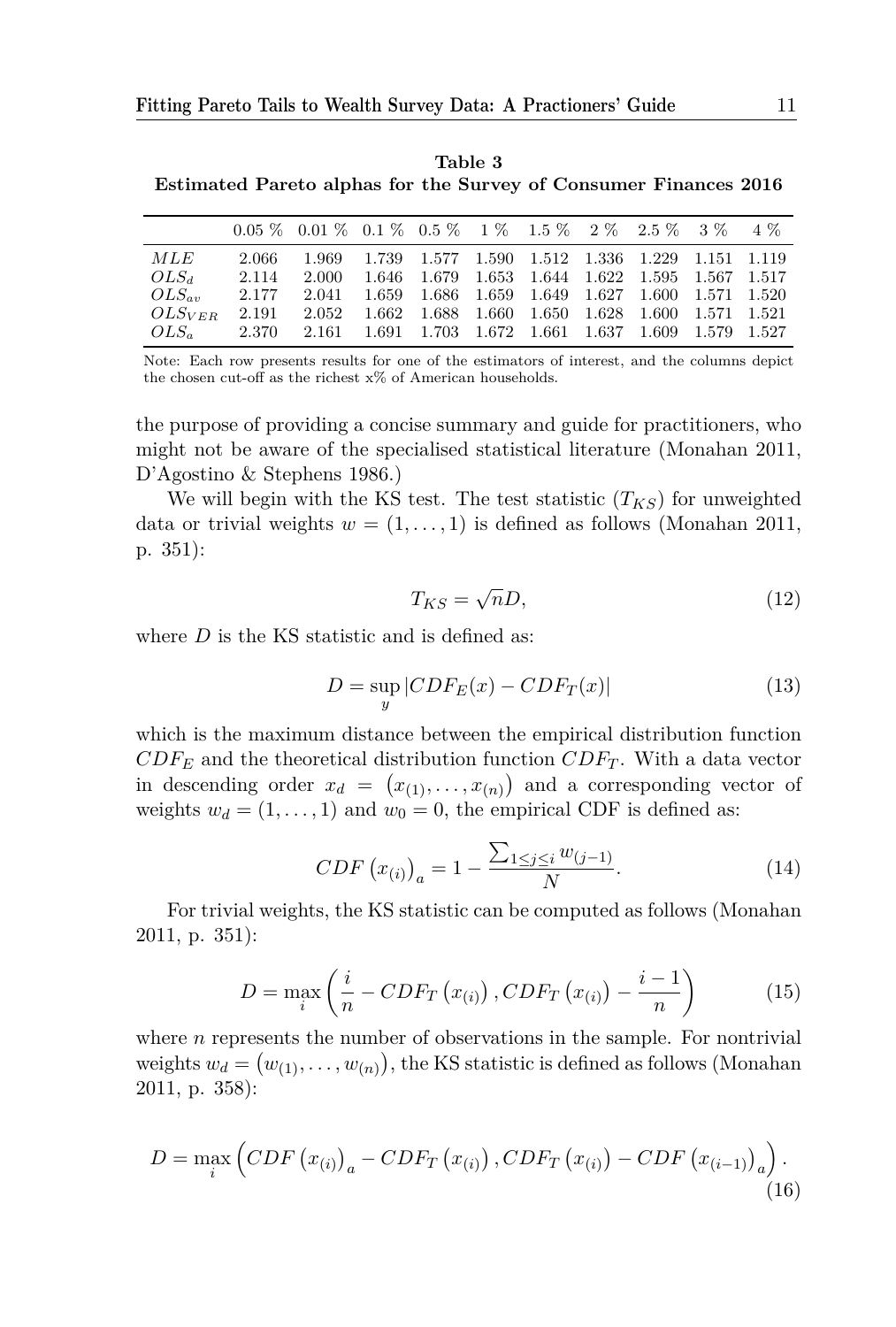The test statistic for nontrivial weights can then be obtained as (Monahan 2011, p. 358):

$$
T_{KS} = D \sqrt{\frac{N^2}{\sum_{i=1}^n w_{(i)}^2}}.
$$
\n(17)

For the CvM goodness-of-fit test, the test statistic  $(T_{CvM})$  for trivial weights is defined as follows (D'Agostino and Stephens 1986, p. 101):

$$
T_{CvM} = nW^2 = \frac{1}{12n} + \sum_{i=1}^{n} \left( CDF_T \left( x_{(i)} \right) - \frac{i - 0.5}{n} \right)^2.
$$
 (18)

Deriving this expression relies on the probability integral transformation. The CvM criterion  $(W^2)$  is defined as:

$$
W^2 = \int_{-\infty}^{\infty} \left[ CDF_E - CDF_T \right]^2 dCDF_T.
$$
 (19)

We define  $CDF_T(x_{(i)}) = U_i$ , and the probability integral transformation allows us to rewrite the definition of the CvM test statistic as:

$$
W^2 = \int_{-\infty}^{\infty} \left[ CDF_E - U \right]^2 dU,\tag{20}
$$

which simplifies to Equation 18 after multiplying by  $n$ .

Deriving the CvM test statistic for the case of complex survey weights is a bit more complicated. Starting from Equation 20, we have to split up the integral:

$$
W^{2} = \int_{-\infty}^{x_{(1)}} [0-U]^{2} dU + \sum_{i=1}^{n-1} \int_{x_{(i)}}^{x_{(i+1)}} \left[ CDF(x_{(i)})_{E} - U \right]^{2} dU + \int_{x_{(n)}}^{\infty} [1-U]^{2} dU.
$$
\n(21)

After evaluating the integrals we obtain:

$$
W^{2} = \frac{1}{3}U_{1}^{3} + \frac{1}{3}\sum_{i=1}^{n-1} \left[ \left( CDF\left(x_{(i)}\right)_{a} - U_{i} \right)^{3} - \left( CDF\left(x_{(i)}\right)_{a} - U_{i+1} \right)^{3} \right] + \frac{1}{3} \left[ 1 - U_{n} \right]^{3}.
$$
 (22)

The test statistic is then obtained as

$$
T_{CvM} = nW^2.
$$
\n<sup>(23)</sup>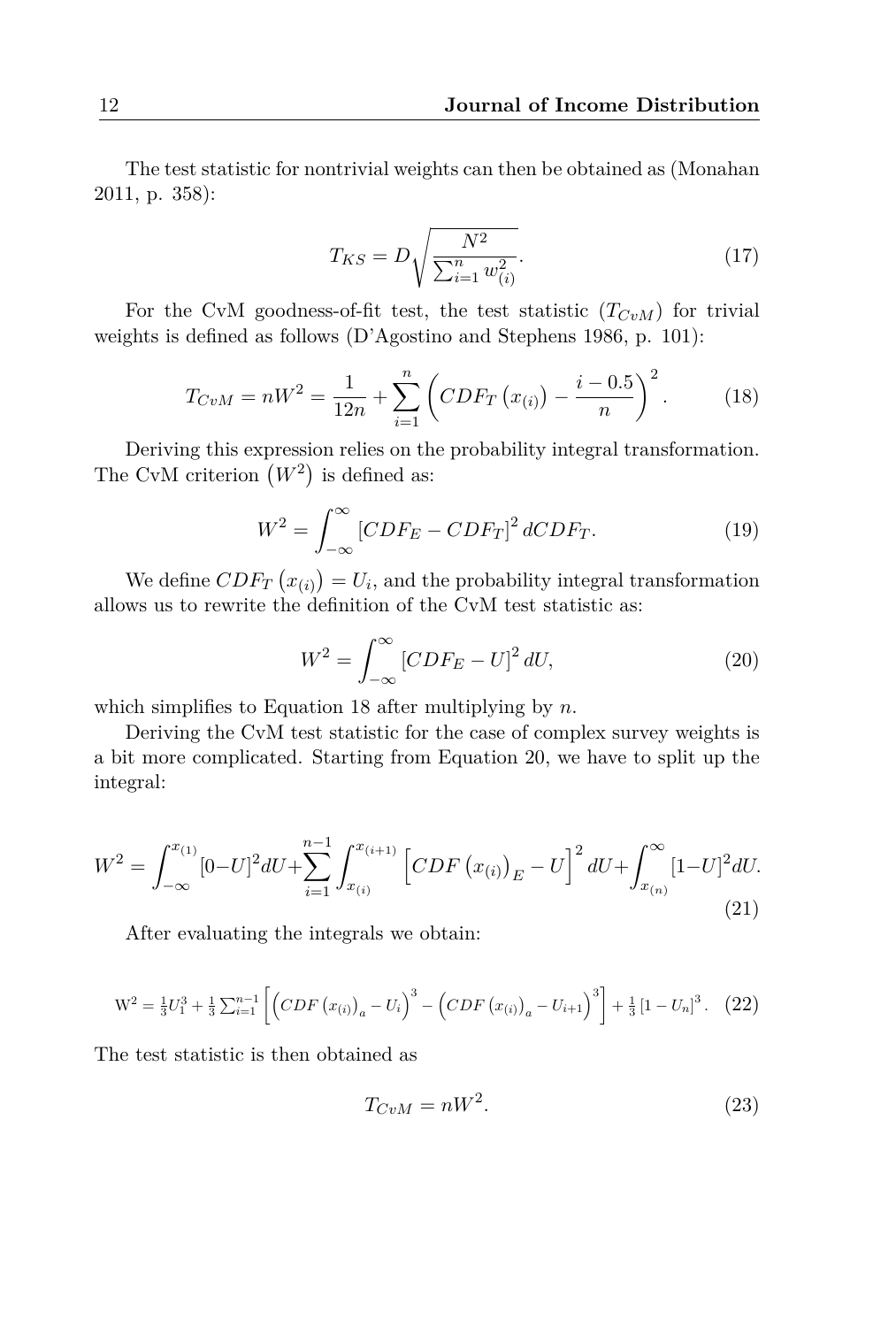## **Conclusion**

In this article, we make three contributions. First, we show how the ordering of the data vector is related to alternative definitions of the empirical CCDF. The different estimators for the shape parameter of the Type I Pareto distribution, which emerge from the competing definitions of the CCDF, are compared in a Monte Carlo simulation. The key result is that the estimator based on the average between the CCDF obtained from a data vector in ascending and descending order yields close to unbiased shape parameter estimates. Second, we show that this first result is an alternative and presumably faster and easier derivation of the bias-corrected estimator developed in Gabaix and Ibragimov (2011). This is not only useful because of the straightforward intuition our results provide but also because the average formulation can be directly generalized to the case of household survey data with complex survey weights. The latter case is especially important for researchers working on the distribution of household income and wealth. Third, we provide computational formulas for standard KS and CvM goodness-of-fit tests for complex survey data. These are required in order to determine the length of the Pareto tail systemically rather than by relying solely on graphical methods or conventional cut-off points.

## **Appendix**

Starting from a net wealth vector  $x_d = (x_{(1)}, \ldots, x_{(n)})$  in descending order (and the corresponding vector of weights  $w_d = (w_{(1)}, \ldots, w_{(n)}),$  the Monte Carlo simulation and the application to Survey of Consumer Finances data are based on the following estimation approaches. The  $OLS_d$  estimator of the shape parameter  $(\alpha)$  is obtained from estimating the following regression by OLS:

$$
\ln\left(\sum_{j=1}^{i} w_{(j)}\right) = C_1 - \alpha \ln\left(x_{(i)}\right) + \epsilon_i,
$$
\n(A1)

where  $C_1 = \ln(N) + \alpha \ln(x_m)$ . The  $OLS_a$  estimator is obtained from the following regression:

$$
\ln\left(\sum_{j=0}^{i-1} w_{(j)}\right) = C_1 - \alpha \ln\left(x_{(i)}\right) + \epsilon_i,
$$
\n(A2)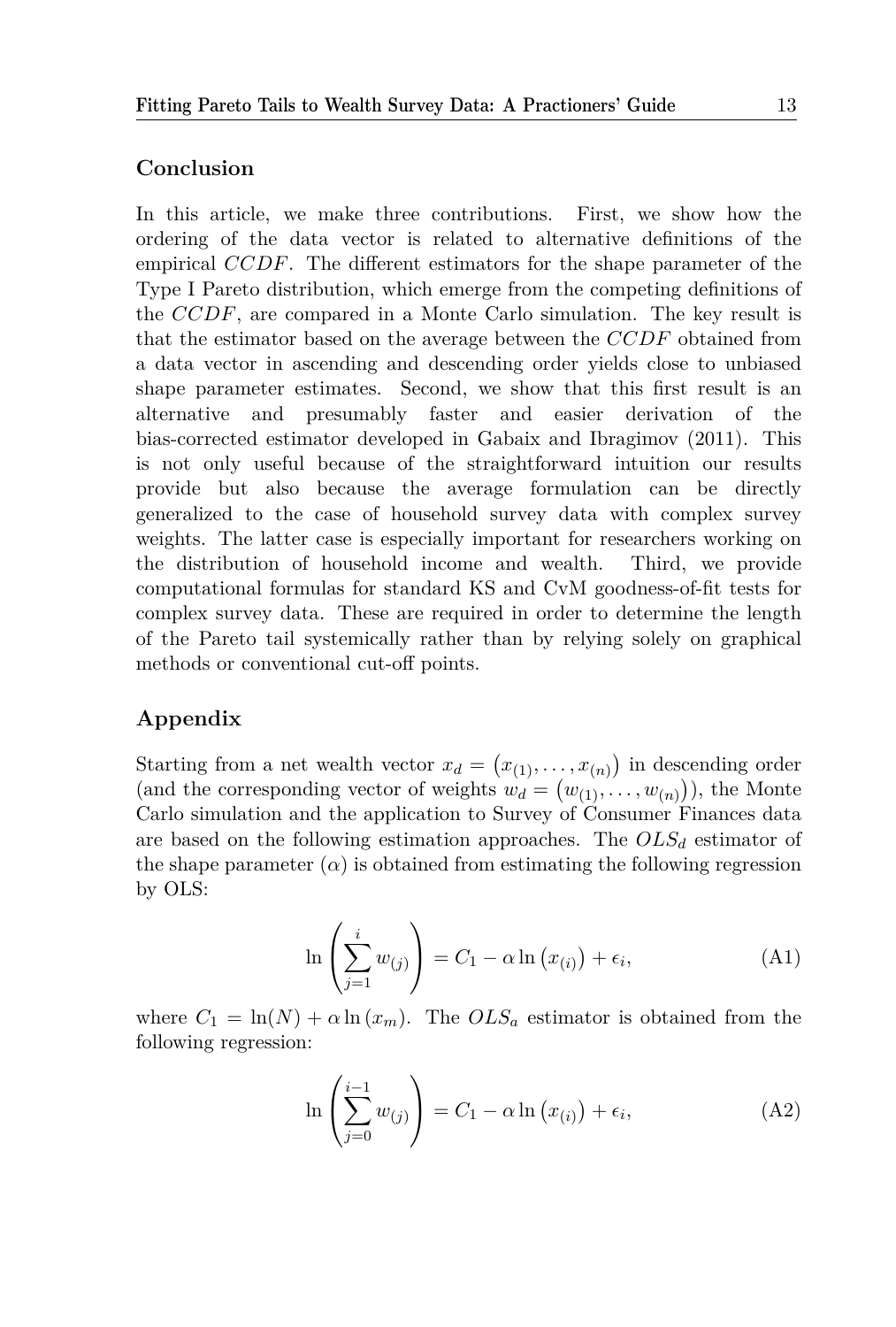where the most affluent observation  $(i.e., x_{(1)})$  is dropped from the data in order to avoid  $ln(0)$ . The  $OLS_{VER}$  estimator is obtained from the following regression:

$$
\ln ((i - 0.5)\overline{N}_i) = C_1 - \alpha \ln (x_{(i)}) + \epsilon_i,
$$
\n(A3)

where  $\bar{N}_i = \left(\sum_{j=1}^i w_{(j)}\right)/i$ . The  $OLS_{av}$  estimator is obtained from the following regression:

$$
\ln \left( \left[ \sum_{j=1}^{i} w_{(j)} + \sum_{j=0}^{i-1} w_{(j)} \right] / 2 \right) = C_1 - \alpha \ln (x_{(i)}) + \epsilon_i,
$$
 (A4)

where  $w_0 = 0$ .

#### **Notes**

<sup>1</sup>*Acknowledgements:* We thank an anonymous referee for helpful comments as well as Stefan Steinerberger for continued support. All remaining errors are ours.

<sup>2</sup>We thank an anonymous referee to have pointed out that  $i$  is simply the index across all  $\sim$  ove thank an anonymous referee to have pointed out that it is simply the index across all observations and does not refer to the complex number  $\sqrt{-1}$ . We follow the literature and use the term "complex survey weights" to refer to heterogeneous weights, which arise from sampling procedures, such as stratification.

<sup>3</sup>See the Appendix for the exact definitions of these estimators.

<sup>4</sup>The difference between  $OLS_{av}$  and  $OLS_{VER}$  arises due to the fact that the latter calculates  $CCDF(x<sub>i</sub>)$  based on a correction of the average over the weights observed up to observation i (see Equation 6). In contrast,  $OLS_{av}$  calculates the empirical  $CCDF(x_i)$  which is based on a correction of the weight of observation i only (see Equation 10). So whenever  $w_{(i)}$  is very different from the average weight up to observation *i* (*i.e.*  $\bar{N}_i = \left(\sum_{j=1}^i w_{(j)}\right) / i\right)$ , the two ways of calculating the empirical CCDF will be different.

<sup>5</sup>Since the SCF suffers from such a differential nonresponse problem, which is not the focus of this article, and  $OLS_a$  effectively partly corrects for this problem by dropping the most affluent observation, we dropped the most affluent observation from all specifications. For a detailed discussion of the differential nonresponse problem which arises from excluding the Forbes 400 in the SCF, see Wildauer and Kapeller 2019.

#### **References**

- Aigner, D.J. and A.S. Goldberger 1970 "Estimation of Pareto's law from grouped observation", *Journal of the American Statistical Association* 65(330): 712-723.
- Bach, S., A. Thiemann, and A. Zucco 2018 "Looking for the missing rich: Tracing the top tail of the wealth distribution", DIW Berlin Discussion Paper.
- Clauset, A., C.R. Shalizi and M.E.J. Newman 2009 "Power-law distributions in empirical data", *SIAM Review* 51(4): 661-703.
- D'Agostino, R.B. and M.A. Stephens (eds) 1986 Goodness-of-Fit Techniques *in D.B. Owen (ed.), Statistics: Textbooks and Monographs* Vol. 68. New York: Marcel Dekker, Inc.
- D'Agostino, R. B. and M.A. Stephens 1986 "Goodness-of-fit-techniques" in D.B. Owen (Ed.), *Statistics: Textbooks and Monographs* Vol. 68. New York: Marcel Dekker Inc.
- Dalitz, C. 2018 "Estimating wealth distribution: Top tail and inequality", Cornell University arXiv, preprint arXiv 1807.03592.